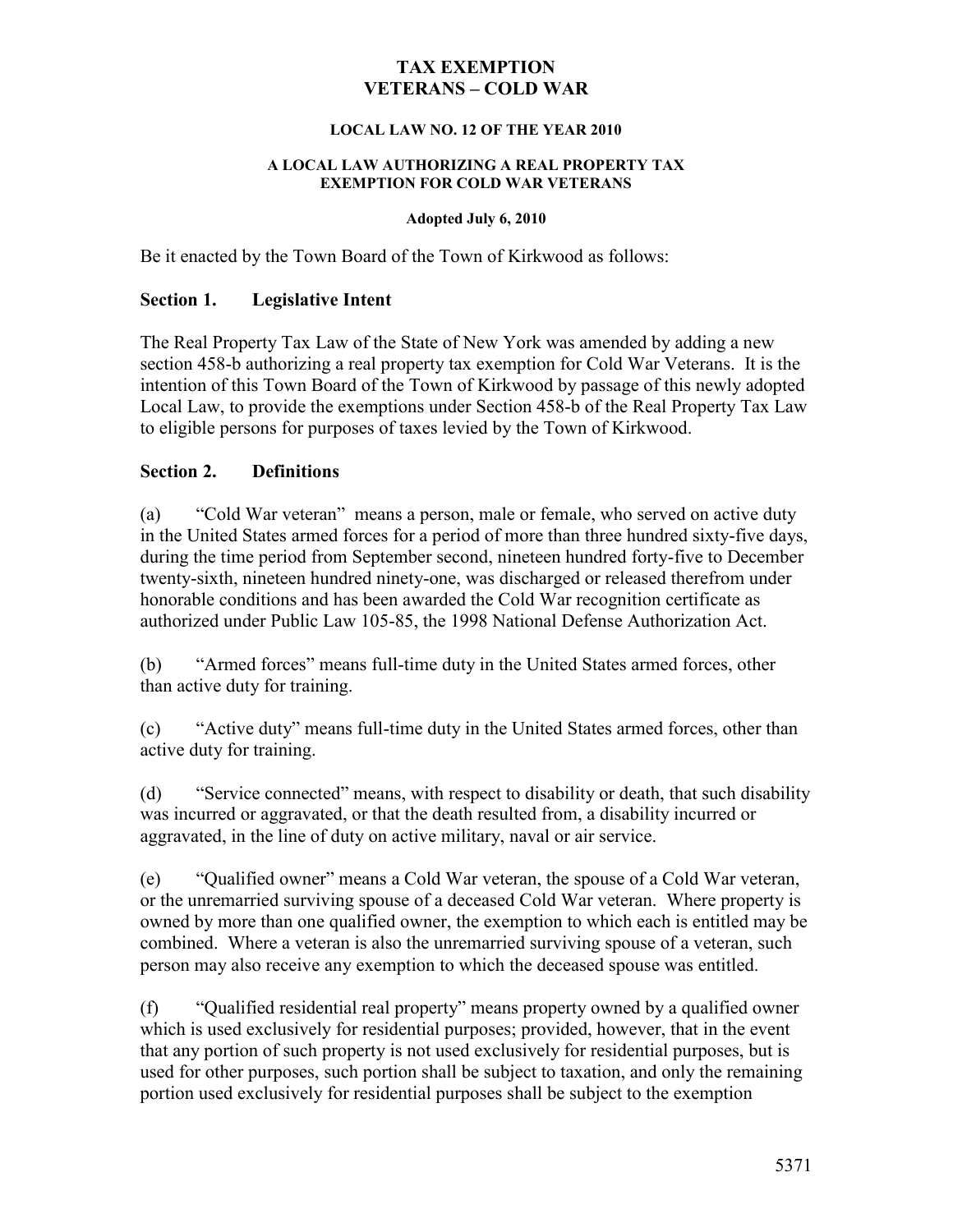## **TAX EXEMPTION VETERANS – COLD WAR**

provided by this section. Such property shall be the primary residence of the Cold War veteran or the unremarried surviving spouse of a Cold War veteran; unless the Cold War veteran or unremarried surviving spouse is absent from the property due to medical reasons or institutionalization for up to five years.

(g) "Latest state equalization rate" means the latest final equalization rate or special equalization rate established by the state board pursuant to article twelve of the Real Property Tax Law. The state board shall establish a special equalization rate if it finds there has been a material change in the level of assessment since the establishment of the latest state equalization rate, but in no event shall such special equalization rate exceed one hundred. In the event the state equalization rate exceeds on hundred, then the state equalization rate shall be one hundred for the purpose of this local law. When a special equalization rate is established for purposes of this section, the assessor is directed and authorized to recompute the Cold War veterans exemption on the assessment roll by applying the special equalization rate instead of the latest state equalization rate applied to the previous year and to make the appropriate corrections on the assessment roll, notwithstanding the fact that such assessor may receive the special equalization rate after the completion, verification and filing of such final assessment roll. In the event that the assessor does not have custody of the roll when such recomputation is accomplished, the assessor shall certify such recomputation to the local officers having custody and control of such roll, and such local officers are hereby directed and authorized to enter the recommended Cold War veterans exemption certified by the assessor on such roll.

(h) "Latest class ratio" means the latest final class ratio established by the state board pursuant to title one of article twelve of the Real Property Tax Law of the State of New York for use in a special assessing unit as defined in section eighteen hundred one thereof.

## **Section 3. Exemptions**

(a) The Town Board of the Town of Kirkwood adopts this local law to provide that qualifying residential real property shall be exempt from taxation to the extent of fifteen percent (15%) of the assessed value of such property; provided however, that such exemption shall not exceed twelve thousand dollars or the product of twelve thousand dollars multiplied by the latest state equalization rate of the Town of Kirkwood.

(b) In addition to the exemption provided by paragraph (a) of this subdivision, where the Cold War veteran received a compensation rating from the United States Department of Veterans Affairs or from the United States Department of Defense because of a service connected disability, qualifying residential real property shall be exempt from taxation to the extent of the product of the assessed value of such property, multiplied by fifty percent of the Cold War veteran disability rating; provided, however, that such exemption shall not exceed forty thousand dollars, or the product of forty thousand dollars multiplied by the latest state equalization rate for the Town of Kirkwood.